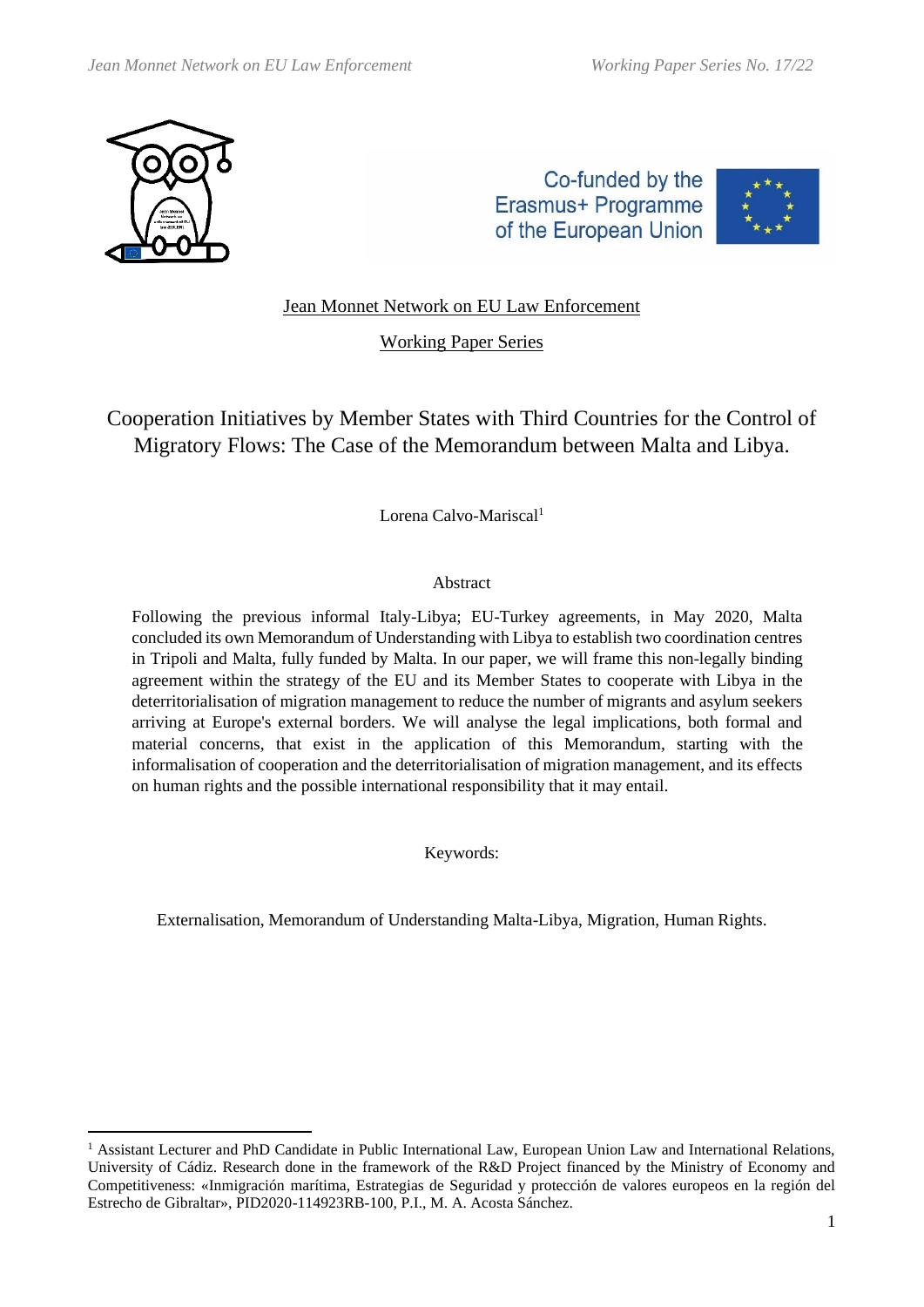## **I. Introduction**

The so-call refugee crisis has been a turning point for the European External Borders management model. With the premise of combating human trafficking and reducing the number of people that risks their lives in the Mediterranean Sea, the EU has prioritised the cooperation with third countries on migration and border management, in what some authors have called an externalisation strategy by the EU and its Member States<sup>2</sup>.

Among third States located in North Africa, Libya is key as a gateway to Europe via the central Mediterranean route. The critical political situation in Libya and the proliferation of armed and criminal groups provide the perfect scenario for migrant smuggling activities and human trafficking recognised as a "systemic" problem<sup>3</sup>.

However, informality has become the defining feature of new cooperation mechanisms with third States developed by the EU and its Member States. In this regard, the paradigmatic example is the 2017 Memorandum of Understanding (MOU) between Italy and Libya, renewed in 2020, to reduce the flow of irregular migrants from Libya by training and developing the capacities of the Libyan Coast Guard. Although the International Criminal Court confirmed the existence of international crimes in Libya, and Human Rights protection international organisms appealed for the suspension of the Memorandum, it has not prevented other States such as Malta from following Italy's lead and signing their own MOU with Libya in May 2020.

Our objective is to discuss the contents of this Memorandum, as well as the scope of its bilaterally agreed commitments, framing this unilateral policy of an EU Member State in the current informal policy of EU cooperation. Main legal questions arise not only on the formal aspect of the Memorandum but also on its material aspect. First, it constitutes a soft law norm lacking democratic and judicial guarantees. And second, it lacks guarantees for the respect of international obligations of human rights and international refugee law. We will first address the European context in which the EU's cooperation policy towards Libya has been framed since the so-called refugee crisis (II). We will then analyse the content of the MOU between Malta and Libya in 2020, with particular emphasis on its formal and material aspects (III). Subsequently, we will analyse the implications of the MOU for the policy of deterritorialisation, characterised by informality and its inadequacy with the rights obligations that may be implied by Malta's responsibility for human rights violations through cooperation with Libya (IV).

#### **II. The context: the broader cooperation between the EU, Member States and Libya after the so-called refugee crisis**

The informal and individual agreements between the EU Member States and Libya do not constitute isolated national policy initiatives. However, it fits within the EU's strategy of focusing all its efforts on cooperation with third States to reduce migratory flows that reach Europe's external borders<sup>4</sup>. Within this cooperation, the focus on capacity building, training and funding for the authorities responsible for intercepting migrants in Libyan waters has been and continues to be particularly significant<sup>5</sup>.

The 2015 European Agenda on Migration already mentioned of the need to cooperate with Libya in the capacity building and training of the competent Libyan authorities in migration control to reduce the arrival of irregular immigrants at Europe's external borders<sup>6</sup>. Besides, Libya continues to be the focus of attention in the Communication on the New Partnership Framework with third countries in 2016, where the European Commission echoes the problematic situation in Libya and the need for continued political and financial

<sup>2</sup> Juan Santos Vara, *La Dimensión Exterior de las Políticas de Inmigración de la UE en tiempos de crisis* (Tirant lo Blanch, Valencia, 2020) 48-49

<sup>3</sup> UNSMIL and ACNUDH, *Detained and dehumanised. Report of Human Rights abuses against migrants in Libya*, 13.12.2016; UNSMIL and ACNUDH, *Desperate and Dangerous: Report on the human rights situation of migrants and refugees in Libya*, 20 December 2018

<sup>4</sup> Violeta Moreno-Lax and Mariagiulia Giuffré, 'The Raise of Consensual Containment: From "Contactless Control to "Contactless Responsibility" for Forced Migration Flows', in S. Juss. (ed), *Research Handbook on International Refugee Law* (2017) 9

<sup>5</sup> Miguel Ángel Acosta Sánchez, 'La formación de guardacostas libios: hacia un modelo de sinergia de políticas en la gestión integrada de fronteras marítimas europeas' (2019) *Revista de Derecho Comunitario Europeo* 64, 859-895

 $6$  European Commission, 'A European Agenda on Migration', COM (2015) 240 final, 13 May 2015, 7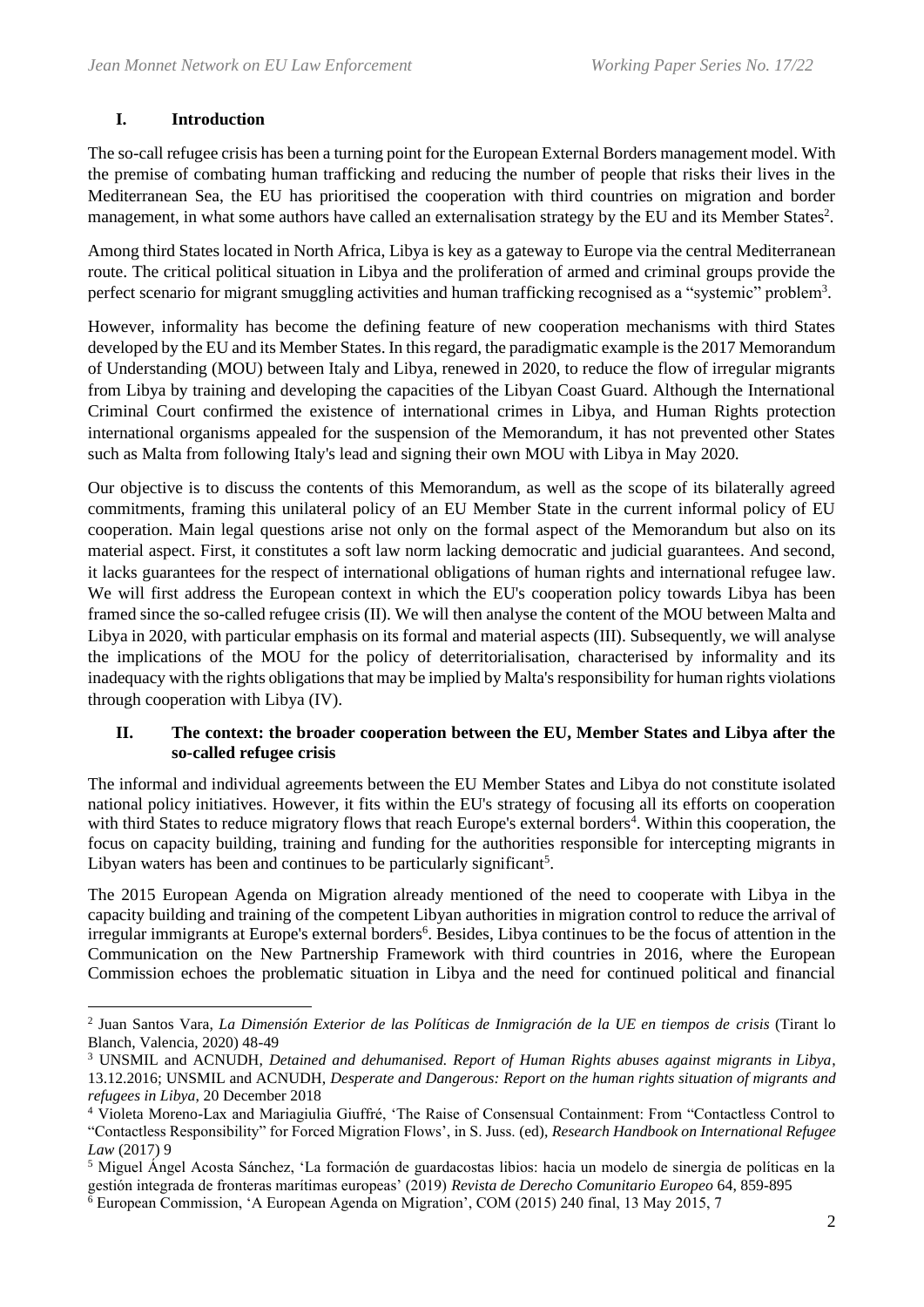investment in security and border management support<sup>7</sup>. The main financial instrument would be the EUTF for Africa, which since its creation has been the main financial instrument used to translate the political commitments made with African partners in the area of migration into projects<sup>8</sup>. Furthermore, the 2017 Joint Communication of the European Commission and the EU High Representative identified Libya as the top priority for cooperation on border control and the fight against irregular migration and human trafficking. With the express aim of reducing pressure on affected Member States such as Italy and Malta, the EU has a comprehensive strategy focused on Libya that addresses four key issues: training, equipment and capacity building, through the various EU initiatives to enable the Libyan Border and Coast Guard to rescue people at sea, including coordinating rescue operations; improving the Libyan authorities' capacities and information exchange systems to deal with people smuggling; improving Libya's capacities to assist refugees and asylum seekers with the support of UNHCR and IOM<sup>9</sup>; and supporting the Libyan authorities in the management of their southern border<sup>10</sup>.

This scenario of promoting cooperation initiatives with Libya facilitates the achievement of two key acts: the Italy-Libya MOU<sup>11</sup> and the 2017 Malta European Council Declaration on the Central Mediterranean Route<sup>12</sup>. Both acts focus primarily on stemming illegal flows to the EU, reducing pressure on Libya's land borders, and working with its authorities to prevent outflows and manage returns.

Thus, the pillars on which cooperation with Libya is based are twofold: on the one hand, training the competent Libyan authorities in the control of Libya's territorial and maritime borders, as well as interception operations at sea; on the other hand, supporting the creation of a Maritime Rescue Coordination Centre in Libya to establish a Libyan Search and Rescue (SAR) area in which it can take responsibility for the coordination and organisation of further rescue operations.

First, the training of the Libyan authorities has materialised in initiatives within the Area of Freedom, Security and Justice coordinated by Frontex, as well as within the Common Security and Defence Policy. Both EUNAVFOR MED Sophia and Irini, with the support of the EUBAM Libya Mission, included the specific mandate to develop the capacities and training of the Libyan coast guard and navy and the contribution to dismantling the business model of smuggling and human trafficking networks<sup>13</sup>.

Second, the Joint Communication of the then High Representative and the European Commission of January 2017 already called on the Italian Government to assist the Libyan Coast Guard with EU financial support for the establishment of a Maritime Rescue Coordination Centre in Libya, as well as the designation of a Libyan SAR Zone. In August 2017, Libya proceeded to unilaterally declare its own SAR Area, which it withdrew once the IMO advised that, without a Rescue Coordination Centre, Libya would not meet the requirements for international registration of the SAR Area. In December of the same year, following a re-declaration of the SAR Area by Libya, Italy sent a communication to the IMO on the "Libyan Maritime Coordination Centre Project", funded by the European Commission. As a result, the IMO recognised the Libyan SAR Area in June 2018, and Libya hosts a Joint Rescue Coordination Centre (aeronautical and maritime) in Tripoli. Thanks to

<sup>7</sup> European Commission, 'on the creation of a new Partnership Framework with third countries in the context of the European Agenda on Migration', COM (2016) 385 final, 7 June 2016

<sup>8</sup> European Commission, Fact Sheet, EU Emergency Trust Fund for Africa, North of Africa window. [<https://ec.europa.eu/trustfundforafrica/sites/default/files/eutf\\_libya\\_en.pdf>](https://ec.europa.eu/trustfundforafrica/sites/default/files/eutf_libya_en.pdf)

<sup>&</sup>lt;sup>9</sup> For an analysis of the cooperation between the EU, IOM and UNHCR in Libya see Lorena Calvo Mariscal, 'Derechos humanos y la implicación del ACNUR y la Organización Internacional para las Migraciones en la dimensión exterior de la política sobre inmigración y asilo de la UE', (2020) *Anuario de los Cursos de Derechos Humanos de Donostia-San Sebastián* 20, 109-156

<sup>&</sup>lt;sup>10</sup> European Commission, 'Migration on the Central Mediterranean route Managing flows, saving lives', JOIN (2017) 4 final, 25 January 2017

<sup>&</sup>lt;sup>11</sup> Memorandum of Understanding on cooperation in the fields of development, the fight against illegal immigration, human trafficking and fuel smuggling and on reinforcing the security of borders between the State of Libya and the Italian Republic. Translation available in Odysseus Network website [<https://eumigrationlawblog.eu/wp](https://eumigrationlawblog.eu/wp-content/uploads/2017/10/MEMORANDUM_translation_finalversion.doc.pdf)[content/uploads/2017/10/MEMORANDUM\\_translation\\_finalversion.doc.pdf>](https://eumigrationlawblog.eu/wp-content/uploads/2017/10/MEMORANDUM_translation_finalversion.doc.pdf)

 $12$  Council of the European Union, 'Malta Declaration by the Members of the European Council on the External Aspects of Migration: Addressing the Central Mediterranean Route', 3 February 2017. [<www.consilium.europa.eu/en/press/press](http://www.consilium.europa.eu/en/press/press-releases/2017/02/03/malta-declaration/)[releases/2017/02/03/malta-declaration/#>](http://www.consilium.europa.eu/en/press/press-releases/2017/02/03/malta-declaration/)

<sup>&</sup>lt;sup>13</sup> Montserrat Pi Llorens, 'La Unión Europea y la lucha contra los traficantes y tratantes de migrantes en Libia: balance tras el fin de la operación Sophia', (2020) *Revista Electrónica de Estudios Internacionales,* 40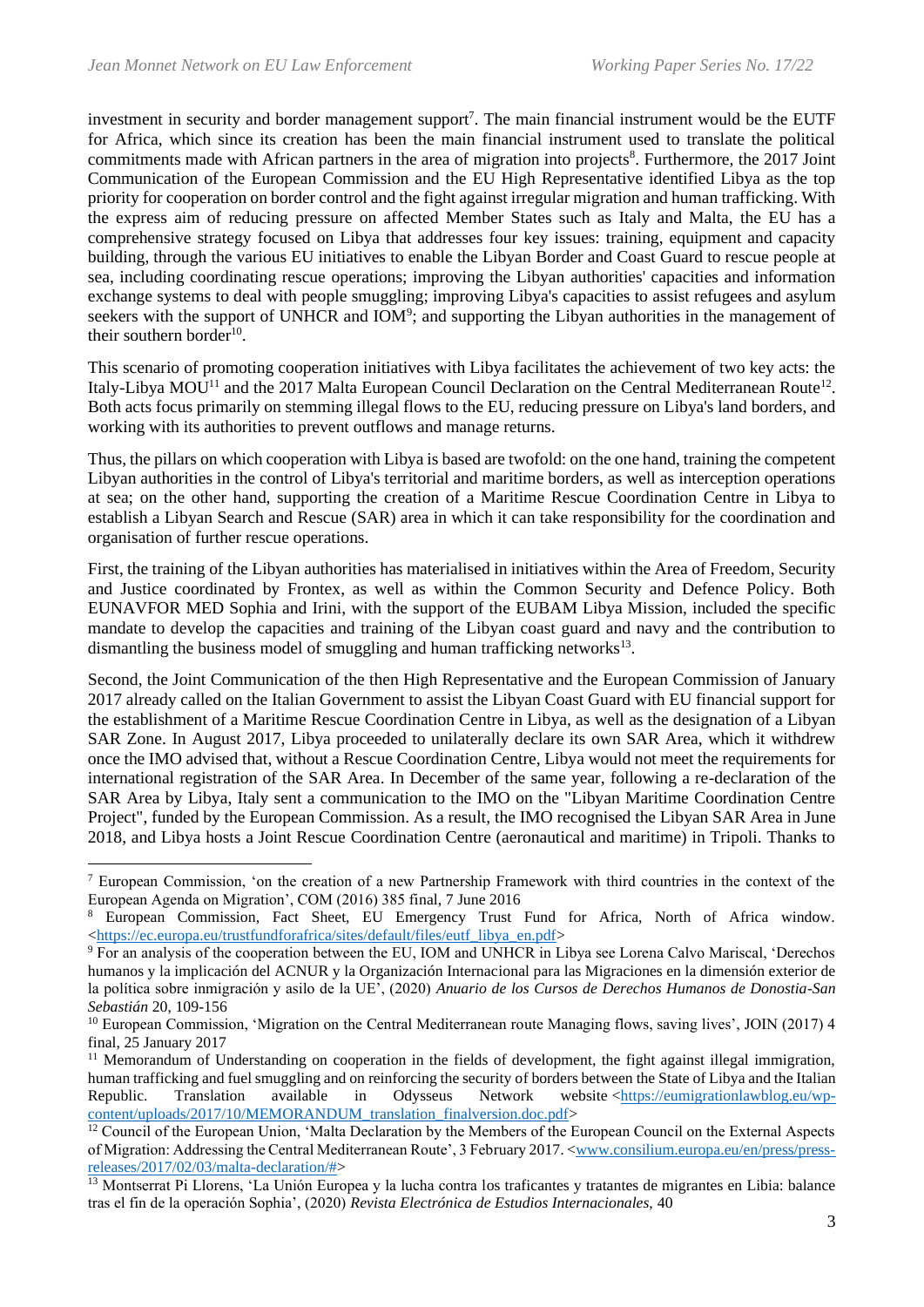this, Libya assumes primary responsibility for search and rescue coordination, in an area extending beyond Libya's territorial sea and contiguous zone, up to 100 mm south of Malta's SAR Area<sup>14</sup>.

Based on these two pillars, European States' exchange of information with the Libyan authorities is achieved through Libya's participation in the Seahorse project. This is a programme entirely financed by the EU aimed at increasing and strengthening the capacities of the authorities of the North African countries in the field of surveillance and border control of the States of origin and transit of irregular immigration. The objective of this participation is for Libya to receive the necessary orders and information to carry out rescue operations, as recognised in the 2017 Communication of the former High Representative<sup>15</sup>.

Therefore, the previous support of the EU and Italy in establishing the Libyan Joint Rescue Coordination Centre has paved the way for the Malta-Libya MOU. This, together with the training of the Libyan authorities in the interception of migrants at sea, constitutes another example of externalisation through the facilitation of interceptions by the Libyan Border and Coast Guard.

### **III. The Memorandum of Understanding between Malta and Libya of May 2020**

Malta's geographical location in the middle of the central Mediterranean migratory route and the disproportionate SAR Area it controls has led Malta to pay particular attention to cooperation with both Italy and Libya in the Mediterranean.

As in the Italian case, individual cooperation between Malta and Libya dates back to a period before the outbreak of the Arab Spring in 2011. In 2009, Malta and Libya signed a MOU to cooperate on SAR operations in the Mediterranean region. This MOU provided the political framework within which both states would coordinate any rescue operations occurring in their SAR areas: they agreed to authorise their Coordination Centres to request mutual assistance and provide all information on the situation in distress. The MOU also includes training by the Maltese armed forces and regular meetings<sup>16</sup>. However, the crisis in 2011 and the destruction of Libyan capabilities made the continuation of this MOU impossible<sup>17</sup>.

After the so-called refugee crisis, cooperation between Malta and Libya has remained purely informal. Some media reports have revealed that non-normative agreements were secretly negotiated between the Maltese Armed Forces and the Libyan authorities in 2019, providing for the Maltese armed forces to coordinate with the Libyan coast guard to intercept migrants and return them to Libyan territory<sup>18</sup>.

The various negotiations between the Libyan and Maltese governments resulted in the signing of the MOU with the Government of National Accord of the State of Libya in combating illegal immigration on 28 May 2020, adopted by the Government of the Republic of Malta and the Government of National Accord of the State of Libya<sup>19</sup>. Its preamble - significantly more succinct than the preamble of the Italy-Libya MOU - refers to the intention to consolidate the historical relations between Malta and Libya based on national laws and international conventions and controls, particularly, the objectives of the United Nations Charter.

The basis of the Memorandum can be found in Articles 1 and 2, which provide two specific commitments to "establish two coordination centres, one in Valletta and the other in Tripoli". These centres, which would be

<sup>&</sup>lt;sup>14</sup> Kiri Santer, 'Governing the Central Mediterranean through Indirect Rule: Tracing the Effects of the Recognition of Joint Rescue Coordination Centre Tripoli', (2019) 21 *European Journal of Migration and Law*, 2, 141–65

<sup>15</sup> Matthias Monroy, 'A seahorse for the Mediterranean: Border surveillance for Libyan search and rescue zone' (*Security Architectures in the EU,* 1 March 2018) [<https://digit.site36.net/2018/01/03/border-surveillance-technology-for-new](https://digit.site36.net/2018/01/03/border-surveillance-technology-for-new-libyan-search-and-rescue-zone/)[libyan-search-and-rescue-zone/>](https://digit.site36.net/2018/01/03/border-surveillance-technology-for-new-libyan-search-and-rescue-zone/)

<sup>16</sup> 'MOU Signed in Tripoli: Malta, Libya, to cooperate in search and rescue operations', (*The Malta Independent,* 21 March 2009) [<https://www.independent.com.mt/articles/2009-03-21/news/mou-signed-in-tripoli-malta-libya-to](https://www.independent.com.mt/articles/2009-03-21/news/mou-signed-in-tripoli-malta-libya-to-cooperate-in-search-and-rescue-operations-222104/)[cooperate-in-search-and-rescue-operations-222104/>](https://www.independent.com.mt/articles/2009-03-21/news/mou-signed-in-tripoli-malta-libya-to-cooperate-in-search-and-rescue-operations-222104/)

<sup>&</sup>lt;sup>17</sup> Ángeles Jiménez García-Carriazo, Small Island, Big Issue: Malta and its Search and Rescue Region – SAR, (2019) *Peace & Security-Paix et Sécurité Internationales (EuroMediterranean Journal of International Law and International Relations)* 07, 299-321

<sup>18</sup> 'Exposed: Malta's secret migrant deal with Libya', (*Times of Malta,* 10 November 2019)  $\langle$ https://timesofmalta.com/articles/view/exposed-maltas-secret-migrant-deal-with-libya.748800>

<sup>19</sup> Memorandum of Understanding Between the Government of National Accord of the State of Libya and The Government of the Republic of Malta in the Field of Com batting Illegal Immigration, 28 May 2020 [<https://www.statewatch.org/media/documents/news/2020/jun/malta-libya-mou-immigration.pdf](https://www.statewatch.org/media/documents/news/2020/jun/malta-libya-mou-immigration.pdf) >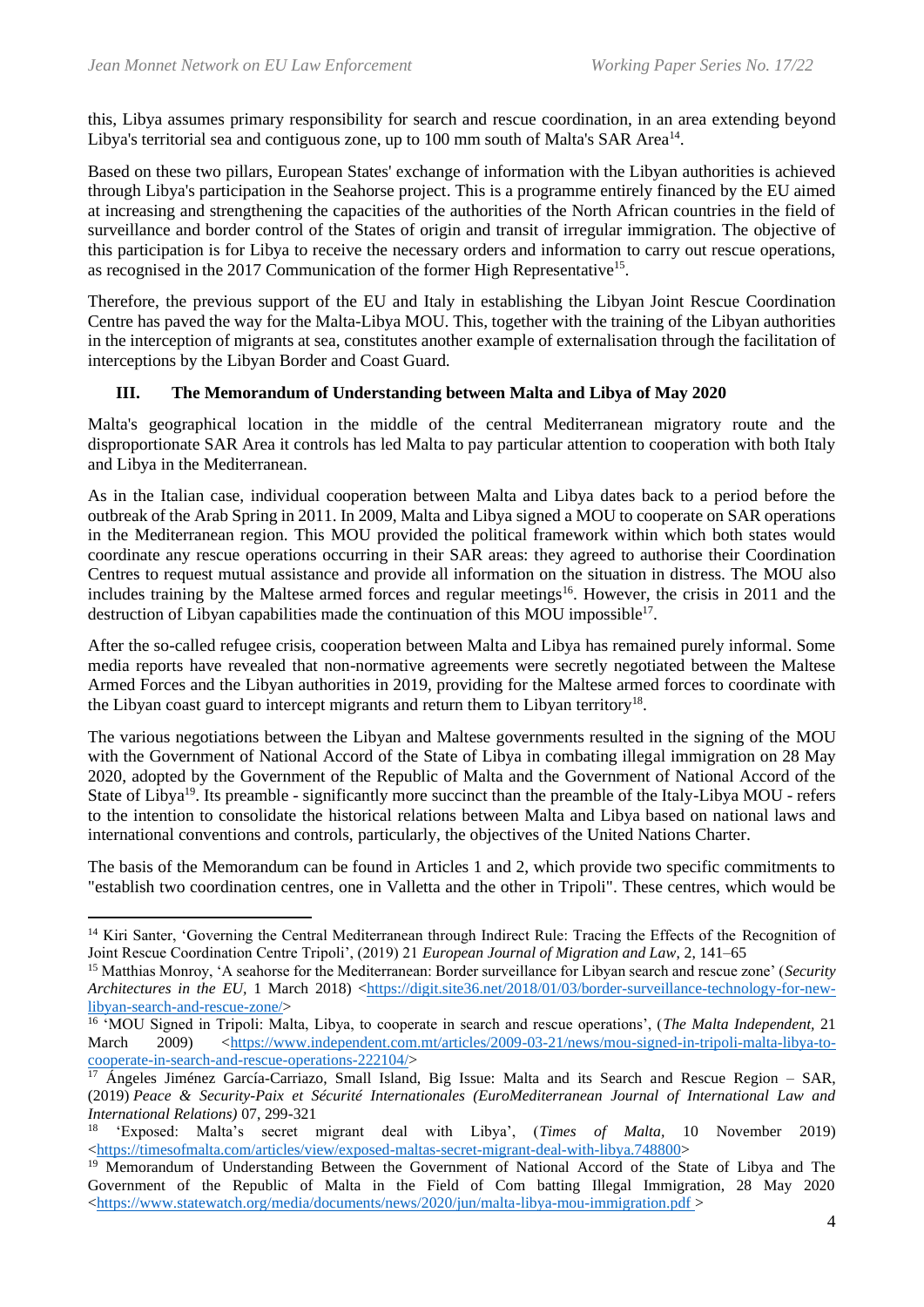operational as of 1 July 2020, aim to combat illegal migration in Libya and the Mediterranean region. Article 2 establishes the composition of the centres: they will be attended by six officers, three in Valletta (two appointed by the Maltese Government and one by the Libyan Government) and three others located in Tripoli (two appointed by the Libyan Government and one by the Maltese Government). As we can see, the objectives of the Malta-Libya MOU are apparently more concrete than the Italy-Libya MOU since articles 1 and 2 of the latter envisage broad and generic commitments of financial, technical and operational support from Italy to develop programmes aimed at combating illegal immigration at Libya's borders<sup>20</sup>.

It is conceivable that this MOU is made in the framework of Chapter III on cooperation in search and rescue of the SAR Convention of 1979, to which both states are parties. However, the Malta-Libya MOU of 2020 makes no reference to the status of "rescue coordination centres" nor to the coordination of SAR operations in crises. The MOU establishes such coordination centres only for "combating illegal migration in Libya and the Mediterranean". Article 3 stipulates that Malta will fully fund both centres, and their operations will be limited to support and coordination. This coordination centres will facilitate interception, information exchange, and support Libya in taking over the rescue work through authorities funded and equipped with Maltese support. In fact, in the first quarter of 2020 alone, and prior to the MOU itself, the Libyan coastguard prevented 2,000 migrants from reaching the Maltese coast in compliance with its commitments to Malta<sup>21</sup>. Reference is made to an annexe to be prepared between the two parties. This annexe, which has not been published, would contain the working locations of both centres and the contact points between the two centres (Art. 4).

Art. 5 develops another of the objectives implicit in the text of the Memorandum. Under the heading of "financial support", this article indicates that Malta will request the European Commission and the Member States to increase financial support for "securing the southern borders of Libya and the provision of the necessary technologies for border control and protection, as well as in the dismantling and monitoring of human smuggling networks, and the reduction of organised crime operations". Also, in coordination with the EU, it will propose funding for additional maritime assets necessary for the interception and monitoring of people smuggling activities in the SAR region in the Mediterranean basin.

Same as the MOU with Italy, reference is only made to 'illegal immigration' as an element to be prevented from the southern borders of Libya itself. It does not contain any provision for what happens to intercepted persons or where they should be transferred to when they disembark. Nor is there any differentiated mechanism for cases in which the operations affect potential refugees, as the text does not distinguish between migrants, asylum seekers and refugees. Unlike the Italy-Libya MOU, there is no article dedicated to respecting international human rights obligations and international refugee law. Only a reference to the fact that their application may not contravene rights and obligations under other international treaties to which they are part (Art. 6).

It can be assumed that the coordination centres in Valletta and Tripoli fall under the responsibility of the Maltese and Libyan governments respectively. According to art. 2 of the MOU, the former head of a Maltese prison, Alex Dalli, was chosen "as the special government representative in Libya" because of his extensive experience in the armed forces to assume responsibility for security matters, including irregular immigration $^{22}$ .

#### **IV. Legal implications of the Memorandum. Informalisation, deterritorialisation and human rights.**

### **1. Informalisation of cooperation and deterritorialisation of border controls and migration management**

<sup>&</sup>lt;sup>20</sup> Anja Palm, 'The Italy-Libya Memorandum of Understanding: The baseline of a policy approach aimed at closing all doors to Europe?', (2017) EU Immigration and Asylum Law and Policy blog*,* Odysseus Network [<https://eumigrationlawblog.eu/the-italy-libya-memorandum-of-understanding-the-baseline-of-a-policy-approach](https://eumigrationlawblog.eu/the-italy-libya-memorandum-of-understanding-the-baseline-of-a-policy-approach-aimed-at-closing-all-doors-to-europe/)[aimed-at-closing-all-doors-to-europe/>](https://eumigrationlawblog.eu/the-italy-libya-memorandum-of-understanding-the-baseline-of-a-policy-approach-aimed-at-closing-all-doors-to-europe/)

 $^{21}$  Violeta Moreno-Lax, Jennifer Allsopp, Evangelia (Lilian) Tsourdi, and Philippe De Bruycker, 'The EU approach on Migration in the Mediterranean', (2021) *Policy Department for Citizens' Rights and Constitutional Affairs Directorate-General for Internal Policies*, European Parliament, 129

 $^{22}$  The election of Mr. Dalli has led to criticism because of his previous management of the prisons for which he was responsible, resulting in his resignation. 'Alex Dalli to be government's 'special representative' in Libya', (*Times of Malta*, 30 December 2021) [<https://timesofmalta.com/articles/view/alex-dalli-to-be-governments-special-representative-in](https://timesofmalta.com/articles/view/alex-dalli-to-be-governments-special-representative-in-libya.924715)[libya.924715>](https://timesofmalta.com/articles/view/alex-dalli-to-be-governments-special-representative-in-libya.924715)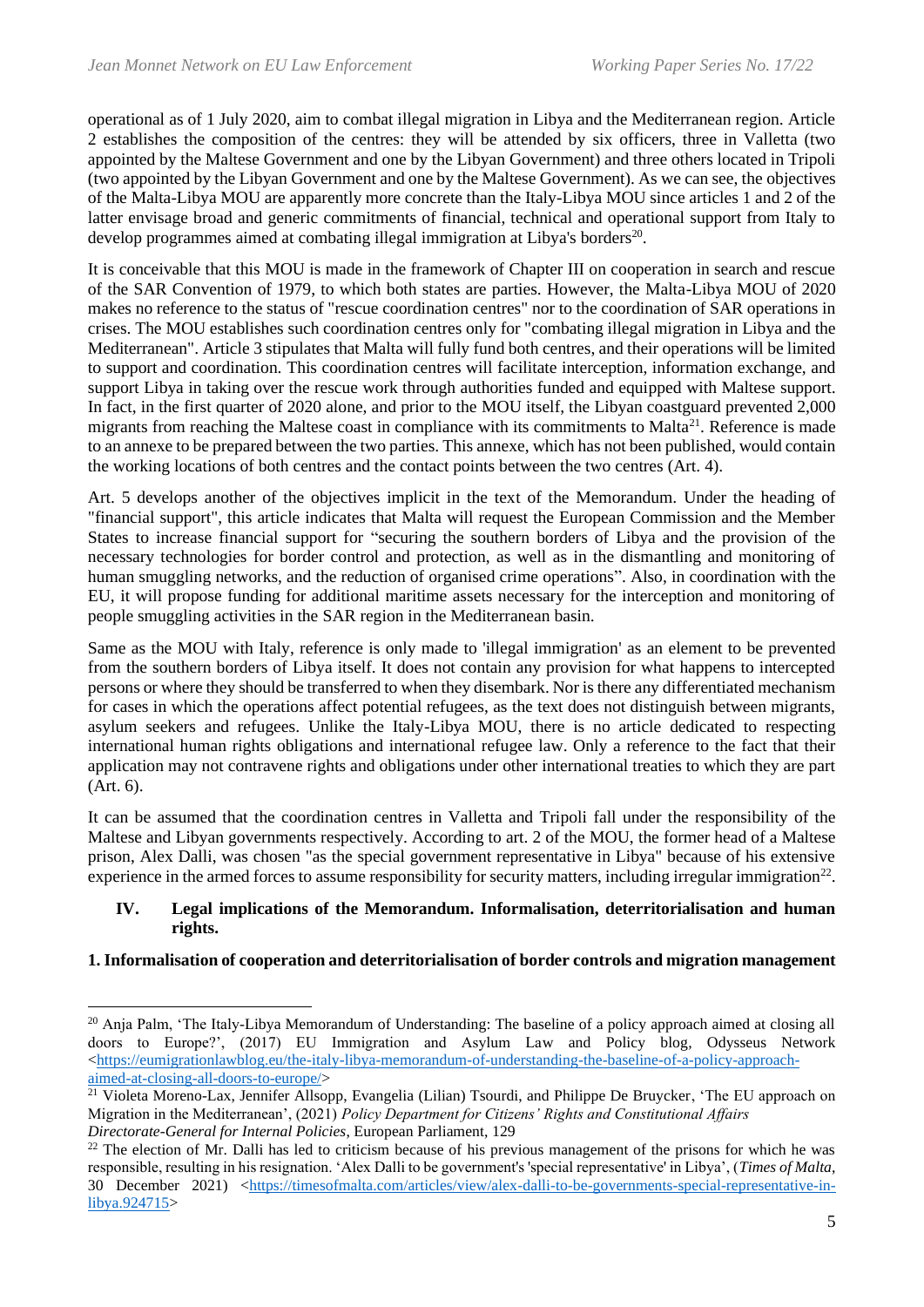The current trend in terms of deterritorialised migration management is towards the implementation of informal or non-binding agreements. This section will look firstly at the use of informal instruments in cooperation with third States, especially with Libya, and secondly at the EU's and its Member States' policy of deterritorialisation to see how the Malta-Libya MOU continues to reflect this trend.

On one hand, through such soft law agreements, the common objective is often to empower third States and provide them with funding to increase the capacities of their authorities to control migration potentially arriving in Europe<sup>23</sup>. Thus, informality has prevailed in agreements with third countries, with a visible interest in blurring possible legally binding commitments between the parties and the actors carrying out such agreements<sup>24</sup>. An example of this is the Agreement between the EU and Turkey and the successive Memoranda Italy-Libya and Malta-Libya, all of which have in common that they are considered individual agreements between the Member States and third countries without legally involving the EU.

The Malta-Libya MOU is thus a non-legally binding agreement but has certain legal effects: it commits Malta to establish and fund two coordination centres in Tripoli and Valletta. The formal aspect of the MOU has led to its rapid and simplified adoption, following several visits by the representative of the Libyan and Maltese governments, respectively. It did not follow any legislative process, although it was subsequently subject to parliamentary questions in the Maltese Parliament, which questioned, among other things, the lack of publicity of the MOU<sup>25</sup>. Likewise, a soft law norm makes it difficult to monitor it both politically and judicially. To such an extent that, if it were to be submitted to ordinary legislative procedures providing for specific control mechanisms, it would probably reveal the critical situation for the human rights of migrants in Libya<sup>26</sup>. As has been raised with the Italian MOU, it is questionable the effectiveness of the Libyan Government of National Accord signing the MOU. Indeed, Fayez Serraj's government cannot maintain control of the entire Libyan territory due to the political crisis that divides the Libyan country. This also makes it difficult to control the departments and ministries responsible for controlling Libya's maritime areas and assuming the Maltese authorities' technological and training capabilities. Furthermore, the lack of political stability has led to the postponement of the elections scheduled for December 2021.

On the other hand, this policy of informalisation is part of a progressive strategy of deterritorialisation of border control and migration management functions by the EU and its Member States. The current cooperation model seen in Malta's and Italy's informal agreements with Libya is based on the assumption that the aim is to reduce the number of migrants leaving Libya to embark on European territory<sup>27</sup>. To this end, the generic concept of externalisation has been used to refer to the broad European strategy in which these initiatives on immigration control are framed, or in general, to the European migration policy that has effects or is implemented abroad. Two central problems can be found in this generic term. First, its imprecision led some authors to include different policies: from the externalisation of the asylum procedure to the externalisation of EU border control or even the externalisation of the EU's own external borders. Second, it is difficult to distinguish between the subjects that carry out the process of externalising European immigration policy. Whether it is the third States themselves that are responsible for controlling Europe's external borders, whether it is the EU itself that exercises this control from the territory of a third State, or whether it is both the EU States and the third countries of origin and transit that actively cooperate to control and reduce migratory flows towards the European border. However, they all have the common objective of "blocking or interrupting transit to European countries in such a way as to prevent access to their territory for those who [...] aspire to access the EU ..."<sup>28</sup>. Therefore, such policies would entail a process of both geographical and functional externalisation,

<sup>23</sup> Francina Esteve García, 'La externalización del control de los flujos migratorios: La cooperación de la unión europea con Libia y Níger', in Diana Marín Consarnau (ed), *Retos en inmigración, asilo y ciudadanía: perspectiva Unión Europea, internacional, nacional y comparada*, (Marcial Pons 2021), 65. M Stevis-Gridneff, 'Corruption threatens to land EU funds in the pockets of migrant smugglers', (2017) *Global Flows, Migration and Security, Discussion Paper*, 39

<sup>&</sup>lt;sup>24</sup> Martino Reviglio, 'Externalizing Migration Management through Soft Law: The Case of the Memorandum of Understanding between Libya and Italy', (2020) 20 Global Jurist 1

<sup>&</sup>lt;sup>25</sup> 'Malta-Libya agreement presented in Parliament' (*Newsbook*, 3 June 2020) [<https://newsbook.com.mt/en/malta-libya](https://newsbook.com.mt/en/malta-libya-agreement-presented-in-parliament/)[agreement-presented-in-parliament/>](https://newsbook.com.mt/en/malta-libya-agreement-presented-in-parliament/)

 $26$  Reviglio (n 24) 5

<sup>&</sup>lt;sup>27</sup> Annick Pijnenburg, 'Containment Instead of Refoulement: Shifting State Responsibility in the Age of Cooperative Migration Control?', (2020) 20 Human Rights Law Review 2, 306-332

<sup>&</sup>lt;sup>28</sup> Ángel Sánchez Legido, 'Externalización de Controles Migratorios versus Derechos Humanos, (2019) Revista Electrónica de Estudios Internacionales 37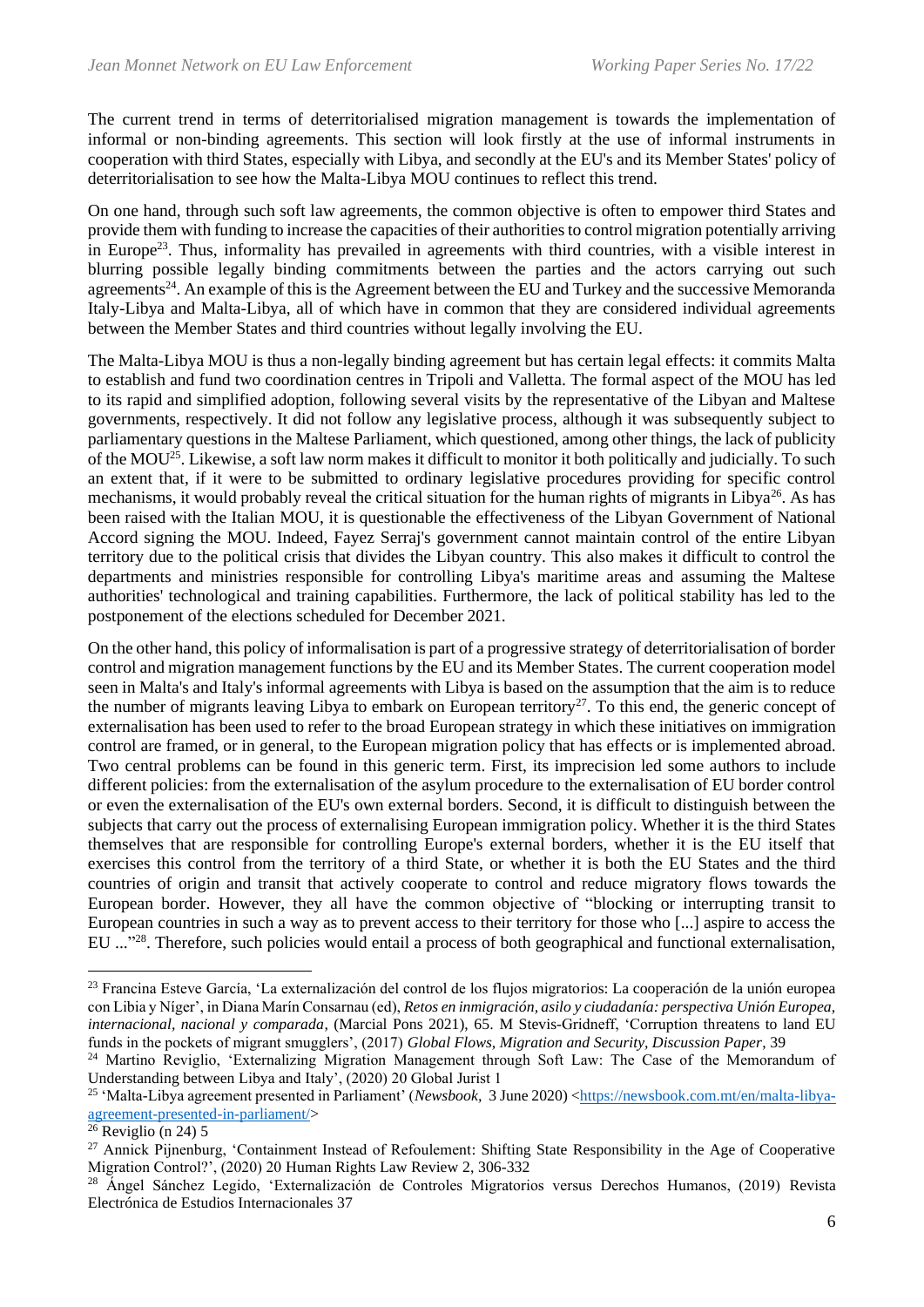by shifting migratory controls outwards and involving, where appropriate, entities outside the Union in their extraterritorial implementation.

Based on the differentiation proposed by Prof. del Valle, we refer to the general term of deterritorialisation as practices and policies involving the relocation beyond the external borders of EU Member States -either on the high seas or on the territory of third countries- of external border control activities (Art. 77 TFEU), asylum policy (Art. 78 TFEU) or immigration management (Art. 79 TFEU)<sup>29</sup>. The purpose is to prevent or reduce the number of migrants entering the territory of EU Member States. These measures may involve the active cooperation or complicity of third States of origin, transit, and other international organisations<sup>30</sup>. Within this generic concept of deterritorialisation, two concepts could be distinguished, differentiated mainly by whether or not there is a displacement of authorities from an EU Member State or from the EU itself. On the one hand, we would refer to externalisation to describe those deterritorialisation measures that necessarily involve cooperation with third countries of origin and transit, either through agreements or the implementation by the latter of plans and programmes drawn up by the EU or its Member States. On the other hand, we would use the term extraterritorialisation to refer to those deterritorialisation measures that imply a displacement of European public agents in activities located outside the territory of the Member States to control a specific situation related to migration or asylum<sup>31</sup>. These policies can be carried out autonomously by the European authorities - in international spaces - or with the consent of the third State.

As we can see, the Malta-Libya MOU of 2020 combines externalisation and extraterritorialisation measures, as it envisages the posting of a Maltese public authority to Libya to control irregular immigration from there. In this sense, the difference is essential. The movement of authorities from one State to another State, with its consent, could involve the exercise of extraterritorial jurisdiction and powers of a personal nature. This would make it easier to determine the existence of effective control over rescue operations carried out with the involvement of the Maltese authority operating in Libya, which results in disembarkation in Libyan territory. Using a functional notion of the concept of jurisdiction, one can take into account effective control over persons or territory for the application of international human rights obligations, especially the ECHR under Art. 1, or the ICCPR under Art. 2. But that effective control can also be extended to the operational activities that may reach the threshold of "exercise of public powers", which would constitute the exercise of jurisdiction extraterritorially, as they manifest a degree of deliberation and voluntariness of the State<sup>32</sup>.

#### **2. Malta and Search and Rescue obligations under international law. The human rights situation of migrants and refugees disembarked in Libya.**

The duty to protect life at sea is an obligation under the Law of the Sea and international human rights protection treaties<sup>33</sup>. The obligation to rescue persons in distress at sea is enshrined in Art. 98.1 of the United Nations Convention on the Law of the Sea, which commits States to ensure assistance, whatever the condition of persons in distress. Art. 98 of the UN Convention on the Law of the Sea is complemented by the 1974 International Convention for the Safety of Life at Sea (SOLAS Convention), and the 1979 International Convention on Maritime Search and Rescue (SAR Convention). The latter incorporated provisions for the coordination of rescues in the SAR Area of Responsibility to be determined by the parties and notified to IMO, as well as the establishment of Rescue Coordination Centres. The SAR Convention was amended in 2004 to impose further cooperation and coordination obligations to ensure that rescuing vessels can disembark persons in "places of safety" for disembarkation.

Malta has formally opposed amendments to the 2004 SAR Convention that would oblige it to assume responsibility for providing a safe place of disembarkation to those in distress rescued in its SAR region. It

<sup>29</sup> Alejandro del Valle Gálvez, 'Inmigración, Derechos Humanos y Modelo Europeo de Fronteras. Propuestas Conceptuales Sobre 'Extraterritorialidad', 'Desterritorialidad' y 'Externalización' de Controles y Flujos Migratorios', (2020) Revista de Estudios Jurídicos y Criminológicos 2, 168-169

<sup>&</sup>lt;sup>30</sup> Jorrit J Rijpma and Marise Cremona, 'The Extra-Territorialisation of EU Migration Policies and the Rule of Law' (1 EUI Working Paper LAW, 2007)

<sup>31</sup> Del Valle Gálvez (n 29) 169-174

<sup>32</sup> Violeta Moreno-Lax, 'The Architecture of Functional Jurisdiction: Unpacking Contactless Control—On Public Powers,

S.S. and Others v. Italy , and the 'Operational Model, (2020) 21 German Law Journal 3, 385–416

<sup>33</sup> Joana Abrisketa Uriarte, *Rescate en el mar y asilo en la Unión Europea. Límites del Reglamento de Dublín III* (Thomson Reuters Aranzadi, Navarra, 2020), 202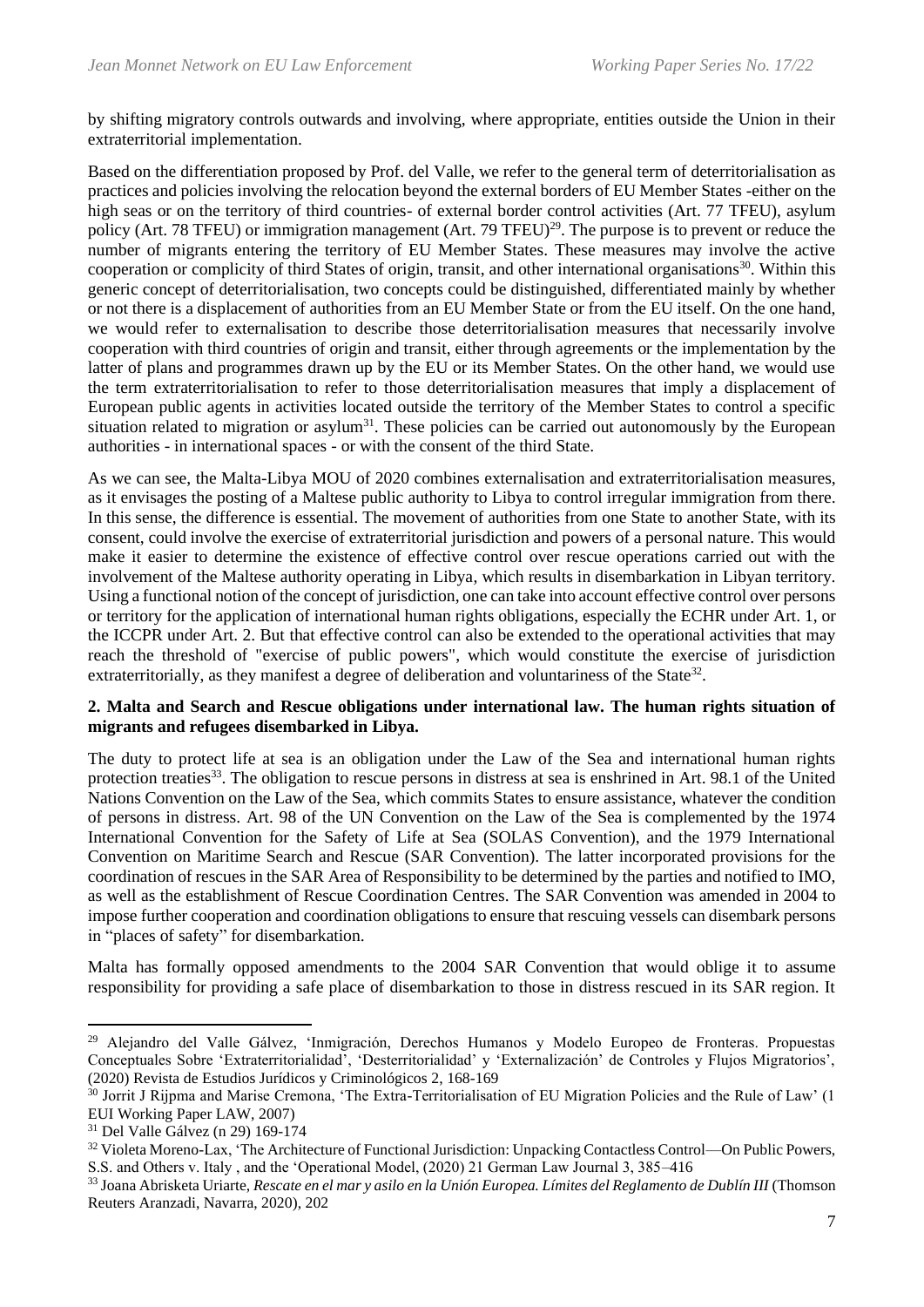does not recognise either the provisions of the 2004 IMO Guidelines on the Treatment of Persons Rescued at sea, which, although not legally binding, provide a concept of a safe place of disembarkation. This would be a place where "the survivors' life safety is no longer threatened and where their basic human needs (such as food, shelter and medical needs) can be met<sup>"34</sup>.

The SAR region of a State does not constitute a maritime space in which States automatically exercise jurisdiction over all incidents occurring in the SAR region. However, it is true that in cases where the SAR Region State Coordination Centre is contacted, we can assume that there is an exercise of some functional jurisdiction over persons in distress. This is so insofar as it could trigger the due diligence obligations that the SAR region State must fulfil as it exercises some "spatial control" over that area<sup>35</sup>.

The creation of two coordination centres in Libya and Malta, funded by the latter, read in conjunction with the Maltese objection to amendments to the SAR Convention, leads to more frequent debarkations in Libya in operations controlled or supervised by the Maltese authorities. The MOU, in any case, is not expressly aimed at coordinating rescue operations but at fighting "illegal" immigration, using a term that criminalises all persons in distress at sea without distinguishing between those who may be refugees and potential asylum seekers.

In fact, there have been cases in which the Maltese armed forces have used private vessels to rescue people in distress. Thus, the Maltese authorities would send the coordinates where the boat in distress would be so that they could be intercepted and handed over to the Libyan authorities or disembarked in Libyan ports<sup>36</sup>. The Council of Europe Commissioner for Human Rights has echoed this situation in her report following her visit to Malta in October 2021 and has called on Malta to refrain from issuing instructions to private vessels involving return and disembarkation in Libya, as well as to comply with the obligation to take responsibility for incidents that occur due to the action of its own authorities<sup>37</sup>.

Furthermore, the critical situation in Libya is more than evident: neither the Libyan coastguard guarantees a safe rescue, nor do the conditions after disembarkation makes Libya a safe place for disembarkation. Even so, Libya has significantly increased the number of people rescued in the SAR zone declared by the country. From a lack of adequate personnel and naval assets to undertake rescue actions at sea, in 2017, the Libyan Coast Guard intercepted 15,238 migrants and refugees<sup>38</sup>. The number of interceptions/rescues by the Libyan Coast Guard in 2019 was 9,035<sup>39</sup> and 11,265 in 2020<sup>40</sup>. However, this has not influenced the trend of migrant and refugee arrivals to European shores to continue to go downwards.

Reports by the Group of Experts on Libya also reflect the appalling allegations that the Libyan authorities responsible for interception/rescue actively put the lives of migrants and asylum seekers at risk. Firstly, by obstructing rescue efforts by humanitarian organisations; secondly, through the direct use of firearms, physical violence, threats, racist insults or behaviour that causes these boats to capsize or their occupants to jump into the water without life jackets $41$ .

<sup>34</sup> Jiménez García-Carriazo (n 17) 306

<sup>&</sup>lt;sup>35</sup> Efthymios Papastavridis, 'Rescuing Migrants at Sea and the Law of International Responsibility', in T Gammeltoft-Hansen and J Vedsted-Hansen (eds), *Human Rights and the Dark Side of Globalisation. Transnational law enforcement and migration control* (Routledge 2016) 168

<sup>36</sup> 'Med: 100 Lives Lost at Sea, Malta Paid for Pushbacks to Libya, EU Seeks to Enhance Cooperation in North-Africa' (*ECRE,* 21 May 2021) [<https://ecre.org/med-100-lives-lost-at-sea-malta-paid-for-pushbacks-to-libya-eu-seeks-to](https://ecre.org/med-100-lives-lost-at-sea-malta-paid-for-pushbacks-to-libya-eu-seeks-to-enhance-cooperation-in-north-africa/)[enhance-cooperation-in-north-africa/>](https://ecre.org/med-100-lives-lost-at-sea-malta-paid-for-pushbacks-to-libya-eu-seeks-to-enhance-cooperation-in-north-africa/)

<sup>37</sup> Commissioner for Human Rights of the Council of Europe, *Report following her visit to Malta from 11 to 16 October*  2021, CommDH(2022)1, 5 [<https://rm.coe.int/report-of-the-council-of-europe-commissioner-for-human-rights-dunja](https://rm.coe.int/report-of-the-council-of-europe-commissioner-for-human-rights-dunja-mi/1680a5498d)[mi/1680a5498d>](https://rm.coe.int/report-of-the-council-of-europe-commissioner-for-human-rights-dunja-mi/1680a5498d)

<sup>&</sup>lt;sup>38</sup> UNHCR Flash Update Libya (28 December 2017) [<https://reliefweb.int/report/libya/unhcr-flash-update-libya-28](https://reliefweb.int/report/libya/unhcr-flash-update-libya-28-december-2017) [december-2017>](https://reliefweb.int/report/libya/unhcr-flash-update-libya-28-december-2017)

<sup>&</sup>lt;sup>39</sup> UNHCR Libya operational update and response dashboard - UNHCR Libya Activities in 2019 [<https://data2.unhcr.org/en/documents/details/73290>](https://data2.unhcr.org/en/documents/details/73290)

<sup>&</sup>lt;sup>40</sup> UNHCR Libya Update 18 December 2020) [<https://data2.unhcr.org/en/documents/details/83832>](https://data2.unhcr.org/en/documents/details/83832)

<sup>41</sup> Committee on the Protection of the Rights of All Migrant Workers and Members of Their Families, Concluding Observations on Libya's initial report CMW/C/LBY/CO/1, 8 May 2019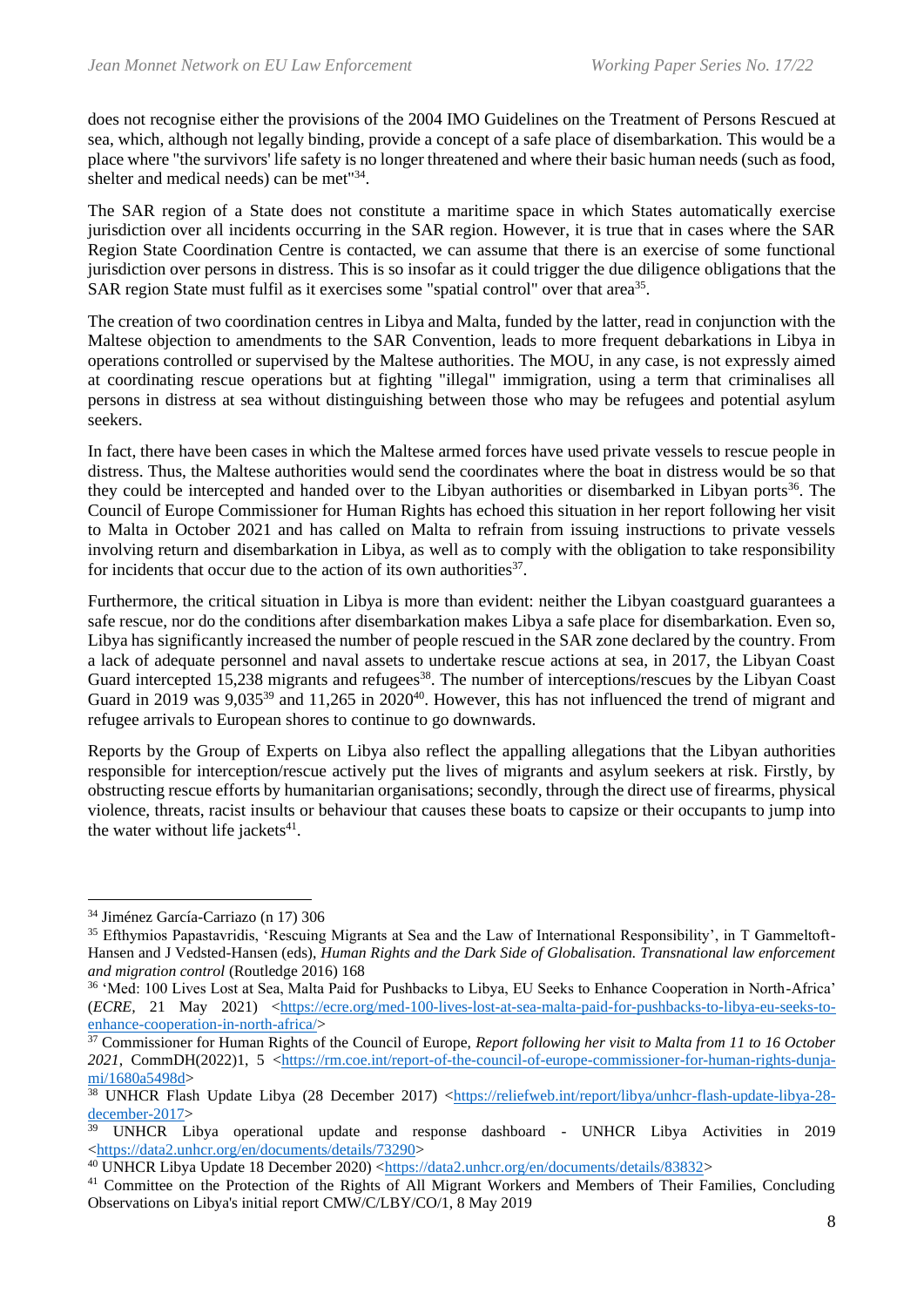Once disembarked in Libya, UNHCR and other NGOs on the ground provide medical assistance and basic necessities "before the Libyan authorities transfer them to a detention centre"<sup>42</sup>. Various reports from international agencies state that the return of any person intercepted or rescued at sea by Libyan officials to immigration detention centres is virtually automatic, systematic and arbitrary<sup>43</sup>. Even the Libyan authorities admit that 99% of the migrants present in detention centres had been intercepted at sea and handed over by the Libyan coastguard<sup>44</sup>. In addition, hundreds of rescued migrants reported to have been sent to detention centres were later listed as missing and probably trafficked or sold to smugglers. Others disappeared in transit from one location to another<sup>45</sup>. Numerous reports from international bodies such as the Human Rights Council and the Office of the Prosecutor of the International Criminal Court have found that the numerous violations against migrants held in detention centres in Libya can be considered crimes against humanity<sup>46</sup>.

### **3. Malta's position on possible human rights violations**

There is extensive literature that addresses the possible international responsibility of the EU and its Member States for the violation of human rights obligations arising from the activities of de-territorialisation of migration control towards third countries, particularly concerning cooperation with Libya. Below, we will look at Malta's possible responsibility for cooperation with Libya following the Memorandum.

First, to attribute responsibility for violations of international human rights obligations, it needs to be possible to establish the existence of those human rights obligations, which depend on the jurisdiction clauses of those treaties<sup>47</sup>. In the case of the Malta-Libya MOU, we have found that the effective control that Malta can exercise may be sufficient to trigger the jurisdiction of the ECHR and the PCDIP, among other international human rights protection treaties<sup>48</sup>.

Secondly, to determine the attribution of international responsibility for the commission of wrongful acts to States, we will look to the Draft Articles on International Responsibility of States for the Commission of wrongful acts.

In cases where the Maltese authorities are directly involved in violating human rights, the provisions of Articles 4 and 5 of the Draft Articles on State Responsibility would apply. Likewise, it would apply in the case of interceptions at sea by European authorities when they violate human rights obligations at the time of rescue or disembarkation in Libya. And not only when they are committed directly but also under Article 8 of the Draft Articles when a Member State orders private vessels to return rescued persons to the Libyan authorities, in our case, when this involves the violation of the principle of *non-refoulement*, among other human rights protection standards<sup>49</sup>. It could be considered as a case of personal control by interposition verified by the private operator under his instruction and control attributable to the State party<sup>50</sup>.

The Draft Articles also include other cases in which the attribution of responsibility to a State occurs in relation to the wrongful act committed by another State. Thus, one could consider the existence of "direction or control"

<sup>&</sup>lt;sup>42</sup> Security Council, Report of the Secretary-General on the Implementation of resolution 2437 (2018) S/2019/711, 5 September 2019

<sup>43</sup> *Inter alia,* Human Rights Council, Report if the Independent Fact-Finding Mission on Libya A/HRC/48/83, 1 October 2021, paras 67-69

<sup>44</sup> Security Council, Final report of the Panel of Experts on Libya established pursuant to Security Council resolution 1973 (2011) S/2021/229, para 43

<sup>45</sup> Security Council, United Nations Support Mission in Libya, Report of the Secretary-General S/2019/682, 26 August 2019, para 53

<sup>46</sup> International Criminal Court, 19th Report of the Prosecutor of the ICC to the UNSC pursuant to UNSCR 1970 (2011), 5 May 2020 [<https://www.ohchr.org/sites/default/files/2022-03/A\\_HRC\\_49\\_4\\_AUV.pdf>](https://www.ohchr.org/sites/default/files/2022-03/A_HRC_49_4_AUV.pdf)

<sup>&</sup>lt;sup>47</sup> Samantha Besson, 'The Extraterritoriality of the European Convention on Human Rights: Why Human Rights Depend on Jurisdiction and What Jurisdiction Amounts to', (2012) 25 Leiden Journal of International Law 4, 867. Marko Milanovic, *Extraterritorial Application of Human Rights Treaties* (Oxford, OUP, 2011)

<sup>48</sup> María Nagore Casas, 'Los Acuerdos de capacitación a terceros Estados para la contención migratoria: nuevos desarrollos en el concepto de jurisdicción de los tratados de derechos humanos', in Joana Abrisketa Uriarte (dir), *Políticas de asilo de la UE: Convergencias entre las dimensiones interna y externa* (Thomson Reuters Aranzadi, 2021) 223-250

<sup>49</sup> Elspeth Guild and Vladislava Stoyanova, 'The Human Right to Leave Any Country: A Right to Be Delivered', (2018) European Yearbook on Human Rights, 380

<sup>50</sup> Sánchez Legido (n 28) 17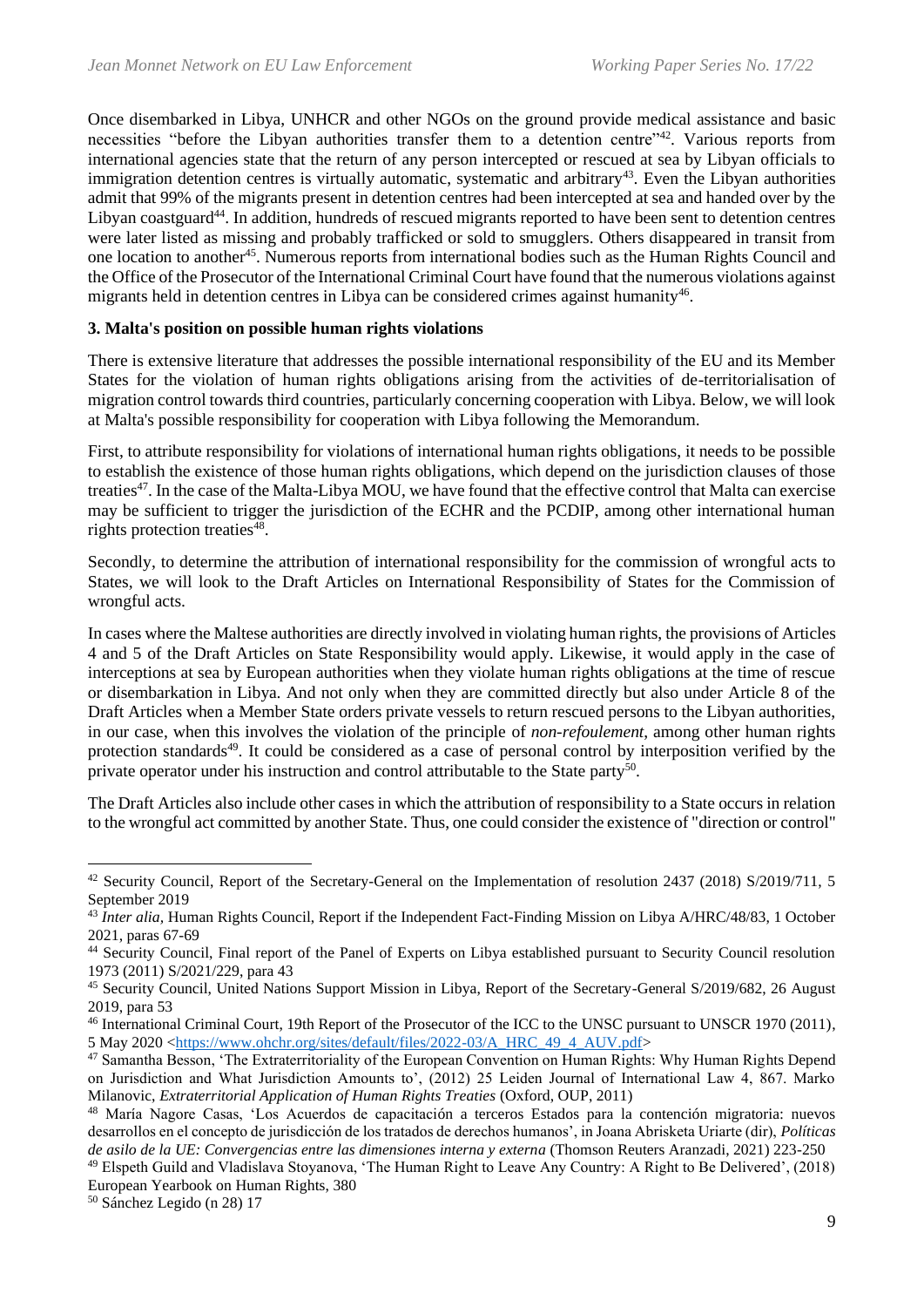by European States in their policy of cooperation with Libya for the management of migratory flows, according to Art. 17 of the Draft Articles, which attributes responsibility to the state that directs and controls another State in the commission of a wrongful act when it does so with knowledge of the circumstances of the act and if the act would be internationally wrongful if committed by the directing and controlling State<sup>51</sup>.

## **V. CONCLUSIONS**

Undoubtedly, the maritime scenario and the external borders in the Mediterranean Sea is where the greatest problems arise regarding the respect and protection of the human rights of immigrants and refugees, revealing the unfeasibility of the current model of surveillance and border control<sup>52</sup>. Maritime migration at sea and its control by European authorities indeed present a wide range of legal problems<sup>53</sup>.

In response to the impracticality of maritime borders, the EU and its member states have relied on cooperation with third countries, particularly Libya as the main gateway to the Mediterranean Sea. The main consequence of cooperation based on funding the Libyan authorities and empowering Libya to take on rescue operations is the deterritorialisation of migration control functions and the transfer of responsibility for rescue operations to a failed state like Libya, under an appearance of legitimacy created by the European authorities<sup>54</sup>. As noted in previous OHCHR reports, at least since August 2017 when Libya declared the extension of its SAR zone, the EU and its Member States have gradually reduced their maritime assets in the central Mediterranean, transferring responsibility for SAR operations in international waters to the Libyan coastguard.

Malta's geographical position in the Mediterranean, and its disproportionate SAR region, makes cooperation with Libya to reduce the number of migrants that can reach the island essential for the Maltese government itself. However, the Memorandum of Understanding between Malta and Libya is part of Europe's strategy of deterritorialising migration control functions through informal arrangements, plans, and funding towards Libya. In fact, the creation of the coordination centres in Tripoli and Malta stems from the Joint Rescue Coordination Centre and the SAR region of Libya recognised by the IMO, thanks to prior and constant operational and financial support from Italy and the EU.

The choice of soft-law norms such as the MOU is not trivial, especially since a legally binding agreement could lead to major political and legal controversies in light of the human rights situation in Libya. Unlike the Italian MOU, the Malta-Libya MOU expressly combines measures involving the funding and training of Libyan authorities (externalisation) with the transfer of Maltese authorities to Tripoli (extraterritorialisation). This could involve the exercise of extraterritorial jurisdiction and personal powers outside Malta's territory, thus facilitating the possible establishment of effective control and jurisdiction by Malta.

The application of international treaties to protect human rights implies that states must comply with and act following the obligations applicable to them. Therefore, human rights violations occurring as a result of disembarkations in Libya, with the direct support, in this case, of Malta may give rise to the attribution of international responsibility under the Draft Articles on Responsibility of States for the commission of an internationally wrongful act. Each situation must indeed be analysed on a case-by-case basis, identifying the degree of a state's involvement in the act that results in the commission of a wrongful act: whether directly or through direction, control, aid or assistance. However, the problem remains the lack of transparency regarding the participation and involvement of the Maltese authorities in the interception operations resulting in disembarking in Libya, in application of the Memorandum. These aspects were to be clarified in an Annex that has not been made public.

<sup>51</sup> Thomas Gammeltoft-Hansen and James C Hathaway, 'Non-Refoulement in a World of Cooperative Deterrence' (2015) 53 Columbia Journal of Transnational Law 2, 279. Moreno-Lax and Giuffré (n 4) 19

<sup>52</sup> Alejandro del Valle Gálvez, 'Sobre la inviabilidad del modelo de fronteras exteriores europeas en el mediterráneo', (2020) 72 Revista Española de Derecho Internacional 1

 $\frac{253}{1}$  Marcello Di Filippo, 'Irregular Migration Across the Mediterranean Sea: Problematic Issues Concerning the International Rules on Safeguard of Life at Sea', (2013) *Peace & Security-Paix et Sécurité Internationales (EuroMediterranean Journal of International Law and International Relations)* 1

<sup>54</sup> Santer (n 14)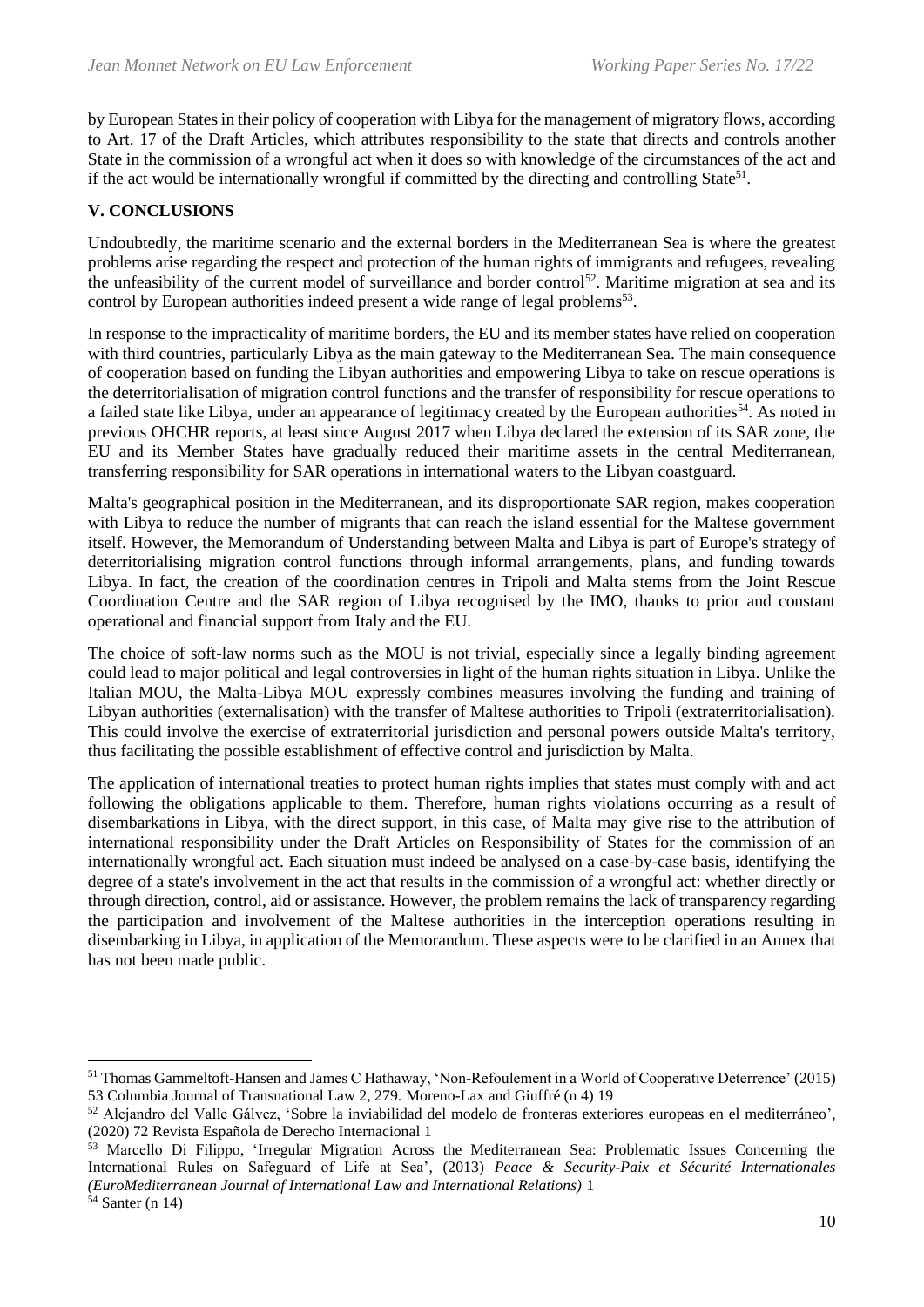What is certain is that Maltese authorities are fully aware of the consequences of their constant support to the Libyan authorities in the interception of migrants - which even takes place in Malta's SAR regions<sup>55</sup> - and the subsequent disembarkation on their territory. Reports by the UN High Commissioner for Human Rights, the Human Rights Council, the Office of the Prosecutor of the International Criminal Court, and the Commissioner for Human Rights of the Council of Europe, as well as by NGOs and other civil society entities, all point to a practice that must be suspended until conditions in Libya can be considered safe for the human rights of migrants and refugees.

<sup>55</sup> 'Migrants in distress returned to Libya – on Malta's request', (*Infomigrants*, 29 June 2021)  $\langle \frac{https://www.infomigrants.net/en/post/33257/migrants-in-distrress-returned-to-libya-on-maltas$ [request#:~:text=In%202019%2C%20the%20Times%20of,and%20return%20them%20to%20Libya>](https://www.infomigrants.net/en/post/33257/migrants-in-distress-returned-to-libya--on-maltas-request#:~:text=In%202019%2C%20the%20Times%20of,and%20return%20them%20to%20Libya)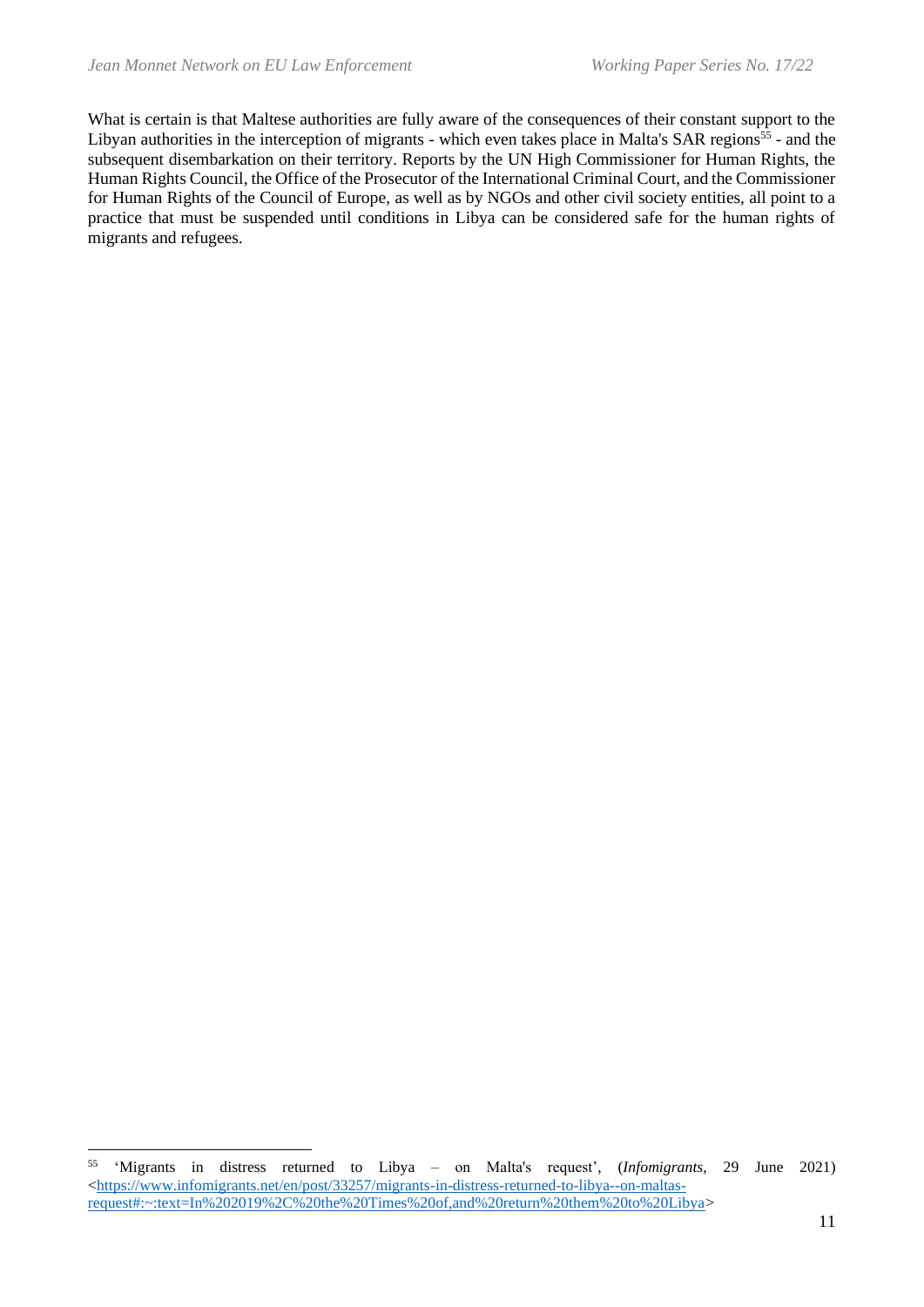## **A. References**

Abrisketa Uriarte J, *Rescate en el mar y asilo en la Unión Europea. Límites del Reglamento de Dublín III* (Thomson Reuters Aranzadi, Navarra, 2020)

Acosta Sánchez M A, 'La formación de guardacostas libios: hacia un modelo de sinergia de políticas en la gestión integrada de fronteras marítimas europeas' (2019) *Revista de Derecho Comunitario Europeo* 64

Besson S, 'The Extraterritoriality of the European Convention on Human Rights: Why Human Rights Depend on Jurisdiction and What Jurisdiction Amounts to', (2012) 25 Leiden Journal of International Law 4

Calvo Mariscal L, 'Derechos humanos y la implicación del ACNUR y la Organización Internacional para las Migraciones en la dimensión exterior de la política sobre inmigración y asilo de la UE', (2020) *Anuario de los Cursos de Derechos Humanos de Donostia-San Sebastián* 20

Del Valle Gálvez A, 'Sobre la inviabilidad del modelo de fronteras exteriores europeas en el mediterráneo', (2020) 72 Revista Española de Derecho Internacional 1

Del Valle Gálvez A, 'Inmigración, Derechos Humanos y Modelo Europeo de Fronteras. Propuestas Conceptuales Sobre 'Extraterritorialidad', 'Desterritorialidad' y 'Externalización' de Controles y Flujos Migratorios', (2020) Revista de Estudios Jurídicos y Criminológicos 2

Di Filippo M, 'Irregular Migration Across the Mediterranean Sea: Problematic Issues Concerning the International Rules on Safeguard of Life at Sea', (2013) *Peace & Security-Paix et Sécurité Internationales (EuroMediterranean Journal of International Law and International Relations)* 1

Esteve García F, 'La externalización del control de los flujos migratorios: La cooperación de la unión europea con Libia y Níger', in Diana Marín Consarnau (ed), *Retos en inmigración, asilo y ciudadanía: perspectiva Unión Europea, internacional, nacional y comparada*, (Marcial Pons 2021)

Gammeltoft-Hansen T and Hathaway J C, 'Non-Refoulement in a World of Cooperative Deterrence' (2015) 53 Columbia Journal of Transnational Law 2

Guild E and Stoyanova V, 'The Human Right to Leave Any Country: A Right to Be Delivered', (2018) European Yearbook on Human Rights, 380

Jiménez García-Carriazo A, Small Island, Big Issue: Malta and its Search and Rescue Region – SAR, (2019) *Peace & Security-Paix et Sécurité Internationales (EuroMediterranean Journal of International Law and International Relations)* 07

Milanovic M, *Extraterritorial Application of Human Rights Treaties* (Oxford, OUP, 2011)

Moreno-Lax V, 'The Architecture of Functional Jurisdiction: Unpacking Contactless Control—On Public Powers, S.S. and Others v. Italy , and the 'Operational Model, (2020) 21 German Law Journal 3

Moreno-Lax V and Giuffré M, 'The Raise of Consensual Containment: From "Contactless Control to "Contactless Responsibility" for Forced Migration Flows', in S. Juss. (ed), *Research Handbook on International Refugee Law* (2017)

Moreno-Lax V, Allsopp J, Tsourdi E, and De Bruycker E, 'The EU approach on Migration in the Mediterranean', (2021) *Policy Department for Citizens' Rights and Constitutional Affairs Directorate-General for Internal Policies*, European Parliament

Nagore Casas M, 'Los Acuerdos de capacitación a terceros Estados para la contención migratoria: nuevos desarrollos en el concepto de jurisdicción de los tratados de derechos humanos', in Joana Abrisketa Uriarte